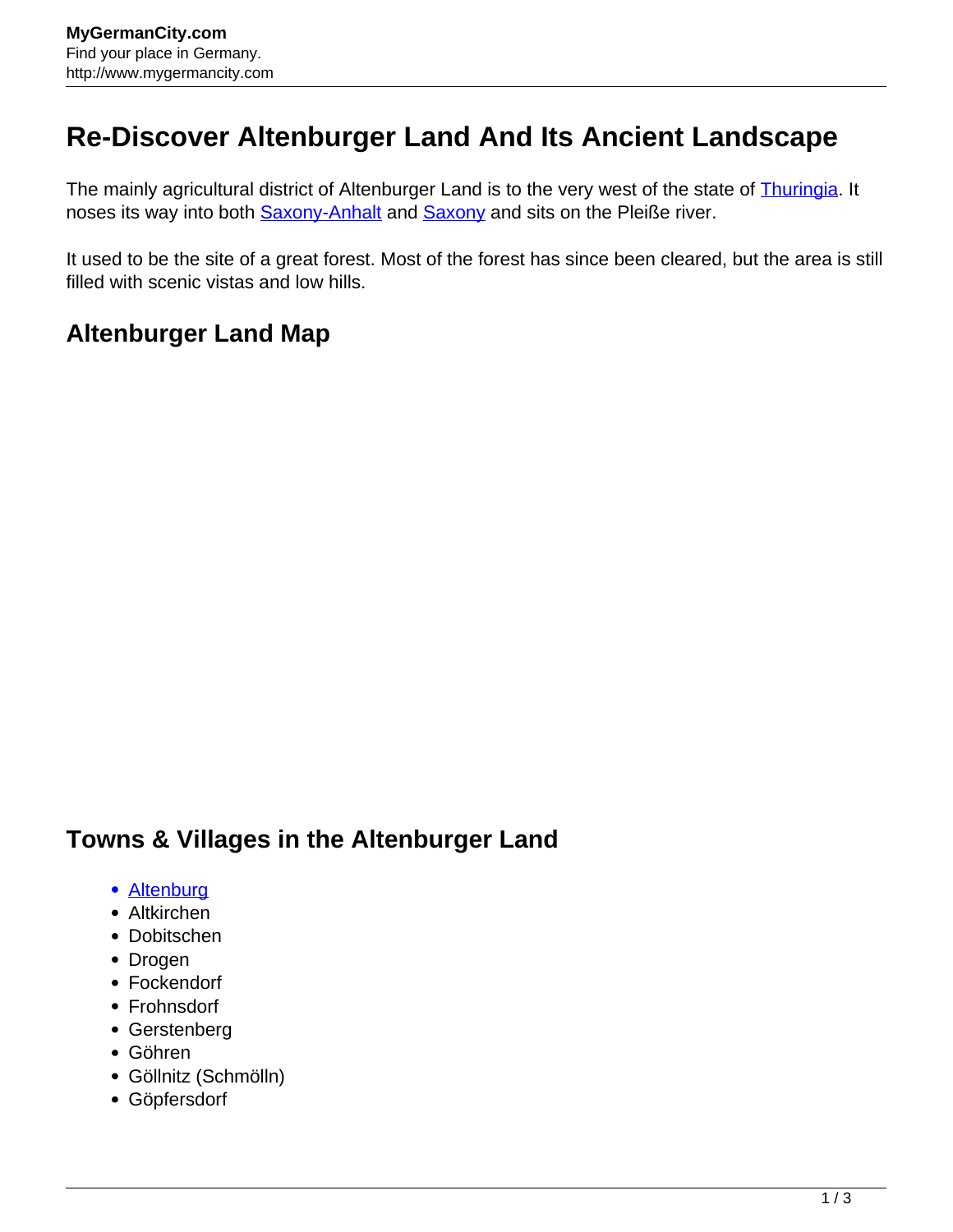- Gößnitz
- Großröda
- Haselbach
- Heukewalde
- Heyersdorf
- Jonaswalde
- Jückelberg
- Kriebitzsch
- Langenleuba (Nied.)
- Löbichau
- Lödla
- Lucka
- Lumpzig
- Mehna
- [Meuselwitz](http://www.mygermancity.com/meuselwitz)
- Monstab
- Naundorf
- Nöbdenitz
- [Nobitz](http://www.mygermancity.com/nobitz)
- Ponitz
- Posterstein
- Rositz
- Saara
- [Schmölln](http://www.mygermancity.com/schmoelln)
- Starkenberg
- Tegkwitz
- Thonhausen
- Treben
- Vollmershain
- Wildenbörten
- Windischleuba
- Ziegelheim

The capital city of **Altenburg** has a magnificent 10th century castle, Ponitz has a spectacularly eccentric manor house in a Renaissance style, and the region boasts a whole realm other palaces, castles and splendid houses to keep your camera happy. Pretty villages are also dotted through the low hills.